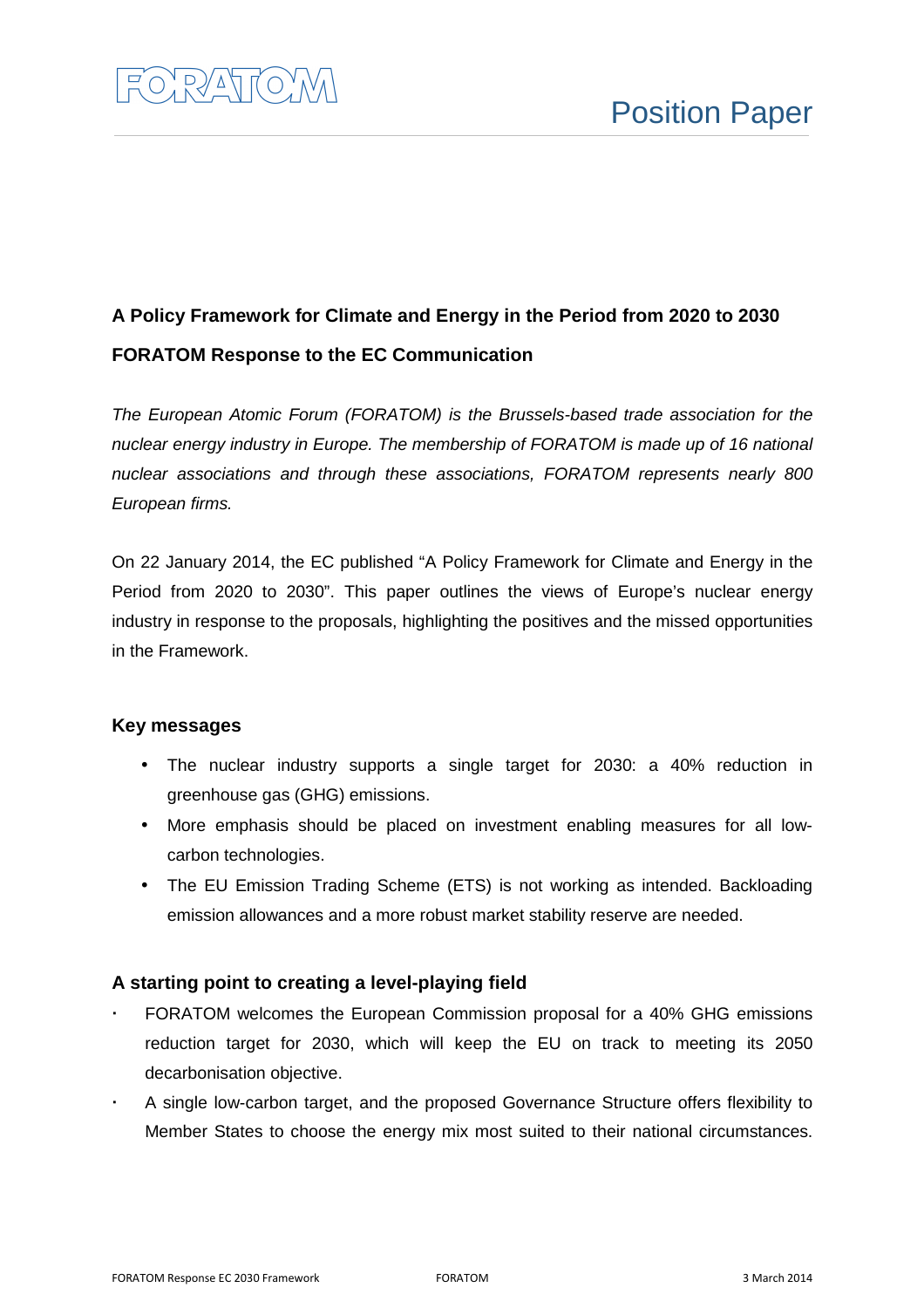This should allow those that have expressed the intention to build new nuclear power plants to proceed and others to follow this option if they so wish.

- However, reducing GHG emissions by 40% to 2030 can happen only if a sufficient and sustained carbon price signal is sent to generators and the economy as a whole. FORATOM therefore welcomes the Commission initiative to improve the EU ETS in this perspective.
- In view of the uncertainty over achieving a future global climate agreement in 2015, the EU should try as much as possible to limit the cost of its own climate policy in order to preserve its competitiveness.

## **The Communication is a missed opportunity on low-carbon technology neutrality**

- The 2020 targets for both GHG reduction and renewable energy deployment have led to higher costs and inefficient outcomes. Inconsistency between GHG policy and RES policy has resulted in a high cost per tonne of CO2 avoided, and contributed in part to the collapse of the ETS price.
- FORATOM acknowledges that the Commission has reflected on this, as demonstrated by the report on energy prices and costs in Europe depicting the EU energy system costs. The 2030 framework proposal outlines the need for evidence-based energy and climate policies reflecting total system costs.
- Renewables (and energy efficiency) should not have specific targets but instead be considered, alongside other low-carbon technologies, as important instruments contributing to achieving the objectives of emissions reduction, security of supply and competitiveness.
- In this respect, the announced "key indicators" will have to be carefully designed to allow for a fully-informed approach of energy policies in the Member States.
- Nuclear power is a significant contributor to limiting GHG emissions and currently provides around 55% of the EU's low-carbon electricity. The Commission's comment that renewables bring "significant benefits in terms of energy trade balances, reliance on indigenous energy sources, jobs and growth" applies equally to nuclear energy.

### **The need for other incentives**

 The EC's reliance on completion of the internal energy market, coupled with amended Public Intervention criteria mainly focused on subventions for renewables and network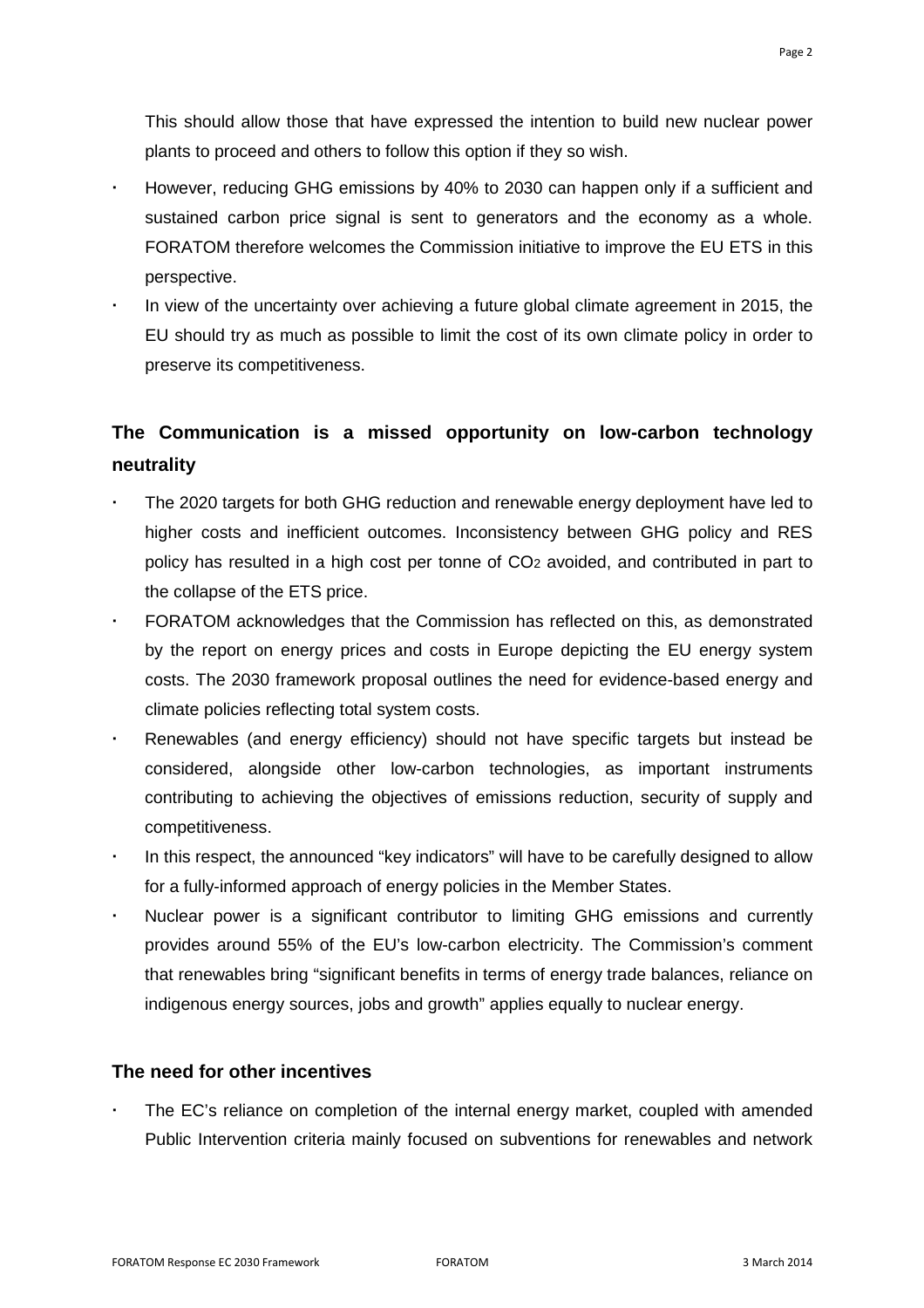upgrades required to cope with the resulting intermittency, will be insufficient to encourage the major investments needed in low-carbon electricity generation.

 The EC needs to place more emphasis on enabling measures for low-carbon investment. Such measures include long-term contracts, shared ownership take-off schemes, contracts for difference with competed strike prices, and EIB loans or the Structural Funds being applicable to nuclear investments as well as to "renewables, energy efficiency, low-carbon urban transport and smart grid solutions" as quoted in the EC Communication.

#### **Emissions Trading Scheme**

- Emissions from the electricity sector represent around 36% of global emissions in the EU. The power generation sector can efficiently contribute to Europe further decarbonising at both reasonable cost and without damaging the EU's competitiveness.
- The ETS is the preferred instrument to spur low-carbon investments and if working as envisaged, is the instrument best placed to ensure avoiding market fragmentation. Moreover, the ETS helps ensure technology neutral carbon pricing, i.e. a level-playing field for all low-carbon technologies.
- Due to economic stagnation there is a lower than expected demand for energy and as a result of the interaction between current EU energy policies, the ETS is not providing expected investment incentives.
- The current ETS price is not sufficient to discourage unabated fossil fuel generation. Even with the 2020 renewables target, EU Member States are still reliant on coal due to its current low price and the low CO<sub>2</sub> emission price. This trend will continue to have a negative impact of locking-in Member States to a reliance on fossil fuels.
- It is necessary to fix the ETS both by means of backloading emission allowances and with a more robust market stability reserve.
- At the EU level, Member States should agree quickly on future action. This will give a clear signal of long-term commitment to all stakeholders and encourage investment in low-carbon energies.
- Until the ETS operates as was originally envisaged, some Member States might wish to set their own national carbon floor prices.